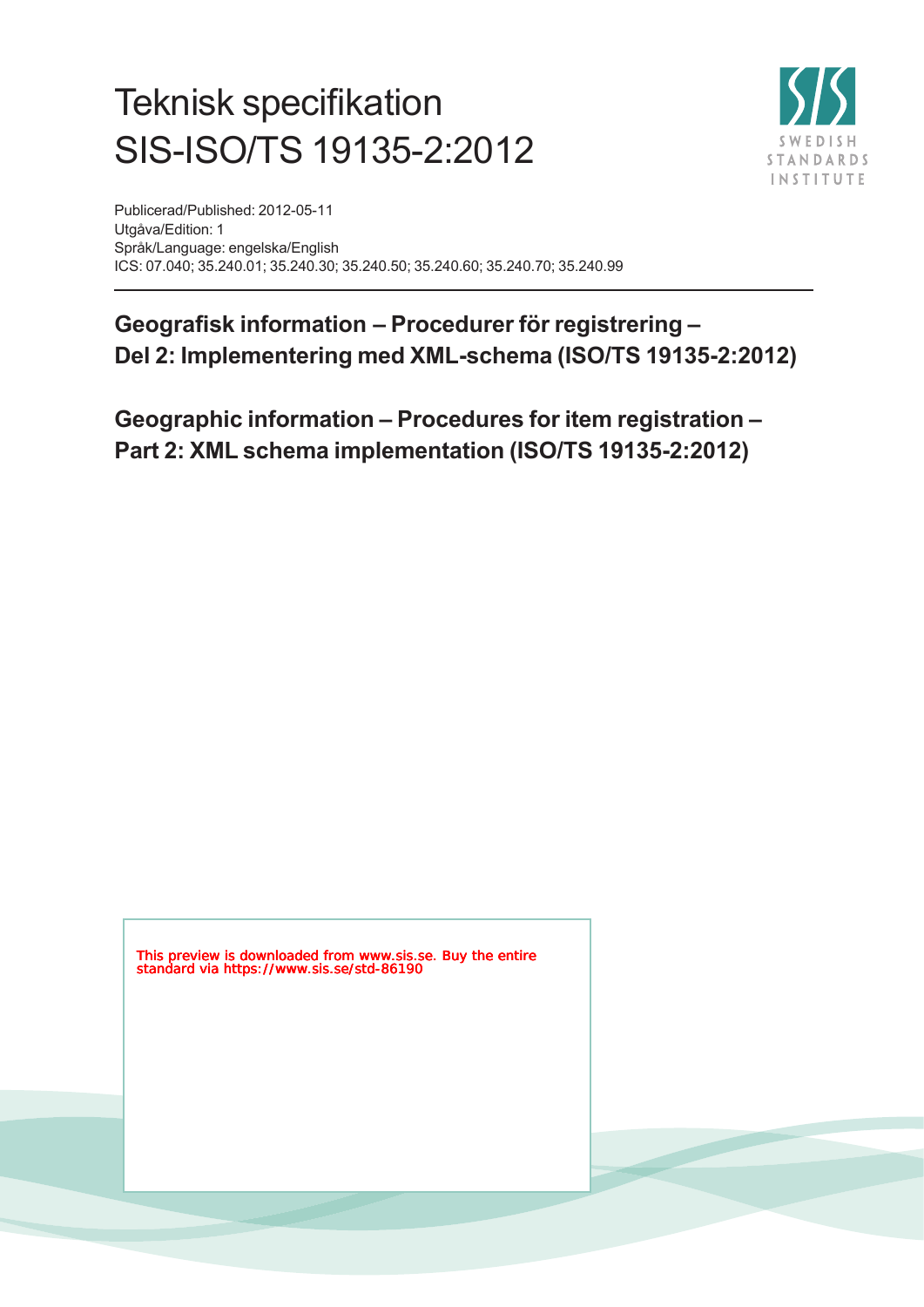# Standarder får världen att fungera

*SIS (Swedish Standards Institute) är en fristående ideell förening med medlemmar från både privat och offentlig sektor. Vi är en del av det europeiska och globala nätverk som utarbetar internationella standarder. Standarder är dokumenterad kunskap utvecklad av framstående aktörer inom industri, näringsliv och samhälle och befrämjar handel över gränser, bidrar till att processer och produkter blir säkrare samt effektiviserar din verksamhet.* 

#### **Delta och påverka**

Som medlem i SIS har du möjlighet att påverka framtida standarder inom ditt område på nationell, europeisk och global nivå. Du får samtidigt tillgång till tidig information om utvecklingen inom din bransch.

#### **Ta del av det färdiga arbetet**

Vi erbjuder våra kunder allt som rör standarder och deras tillämpning. Hos oss kan du köpa alla publikationer du behöver – allt från enskilda standarder, tekniska rapporter och standardpaket till handböcker och onlinetjänster. Genom vår webbtjänst e-nav får du tillgång till ett lättnavigerat bibliotek där alla standarder som är aktuella för ditt företag finns tillgängliga. Standarder och handböcker är källor till kunskap. Vi säljer dem.

#### **Utveckla din kompetens och lyckas bättre i ditt arbete**

Hos SIS kan du gå öppna eller företagsinterna utbildningar kring innehåll och tillämpning av standarder. Genom vår närhet till den internationella utvecklingen och ISO får du rätt kunskap i rätt tid, direkt från källan. Med vår kunskap om standarders möjligheter hjälper vi våra kunder att skapa verklig nytta och lönsamhet i sina verksamheter.

**Vill du veta mer om SIS eller hur standarder kan effektivisera din verksamhet är du välkommen in på www.sis.se eller ta kontakt med oss på tel 08-555 523 00.**

# Standards make the world go round

*SIS (Swedish Standards Institute) is an independent non-profit organisation with members from both the private and public sectors. We are part of the European and global network that draws up international standards. Standards consist of documented knowledge developed by prominent actors within the industry, business world and society. They promote cross-border trade, they help to make processes and products safer and they streamline your organisation.*

#### **Take part and have influence**

As a member of SIS you will have the possibility to participate in standardization activities on national, European and global level. The membership in SIS will give you the opportunity to influence future standards and gain access to early stage information about developments within your field.

#### **Get to know the finished work**

We offer our customers everything in connection with standards and their application. You can purchase all the publications you need from us - everything from individual standards, technical reports and standard packages through to manuals and online services. Our web service e-nav gives you access to an easy-to-navigate library where all standards that are relevant to your company are available. Standards and manuals are sources of knowledge. We sell them.

#### **Increase understanding and improve perception**

With SIS you can undergo either shared or in-house training in the content and application of standards. Thanks to our proximity to international development and ISO you receive the right knowledge at the right time, direct from the source. With our knowledge about the potential of standards, we assist our customers in creating tangible benefit and profitability in their organisations.

**If you want to know more about SIS, or how standards can streamline your organisation, please visit www.sis.se or contact us on phone +46 (0)8-555 523 00**



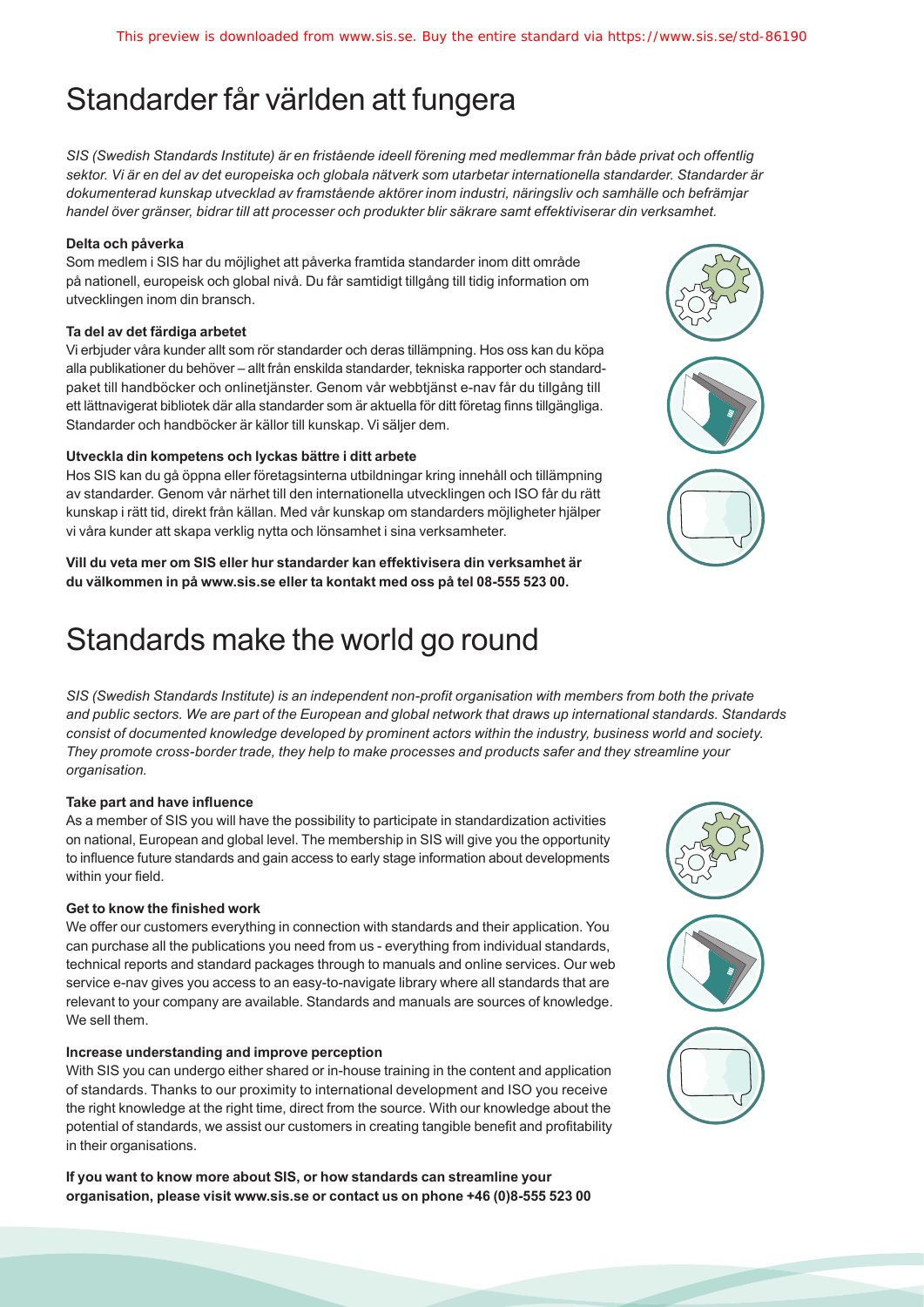Denna tekniska specifikation är inte en svensk standard. Detta dokument innehåller den engelska språkversionen av ISO/TS 19135-2:2012.

This Technical Specification is not a Swedish Standard. This document contains the English version of ISO/TS 19135-2:2012.

© Copyright/Upphovsrätten till denna produkt tillhör SIS, Swedish Standards Institute, Stockholm, Sverige. Användningen av denna produkt regleras av slutanvändarlicensen som återfinns i denna produkt, se standardens sista sidor.

© Copyright SIS, Swedish Standards Institute, Stockholm, Sweden. All rights reserved. The use of this product is governed by the end-user licence for this product. You will find the licence in the end of this document.

*Upplysningar om sakinnehållet i detta dokument lämnas av SIS, Swedish Standards Institute, telefon 08-555 520 00. Standarder kan beställas hos SIS Förlag AB som även lämnar allmänna upplysningar om nationell och internationell standard.*

*Information about the content of this document is available from the SIS. Swedish Standards Institute. telephone +46 8 555 520 00. Standards may be ordered from SIS Förlag AB, who can also provide general information about national and international standards.*

Dokumentet är framtaget av kommittén för Ramverk för geodata, SIS/TK 323.

Har du synpunkter på innehållet i det här dokumentet, vill du delta i ett kommande revideringsarbete eller vara med och ta fram standarder inom området? Gå in på www.sis.se - där hittar du mer information.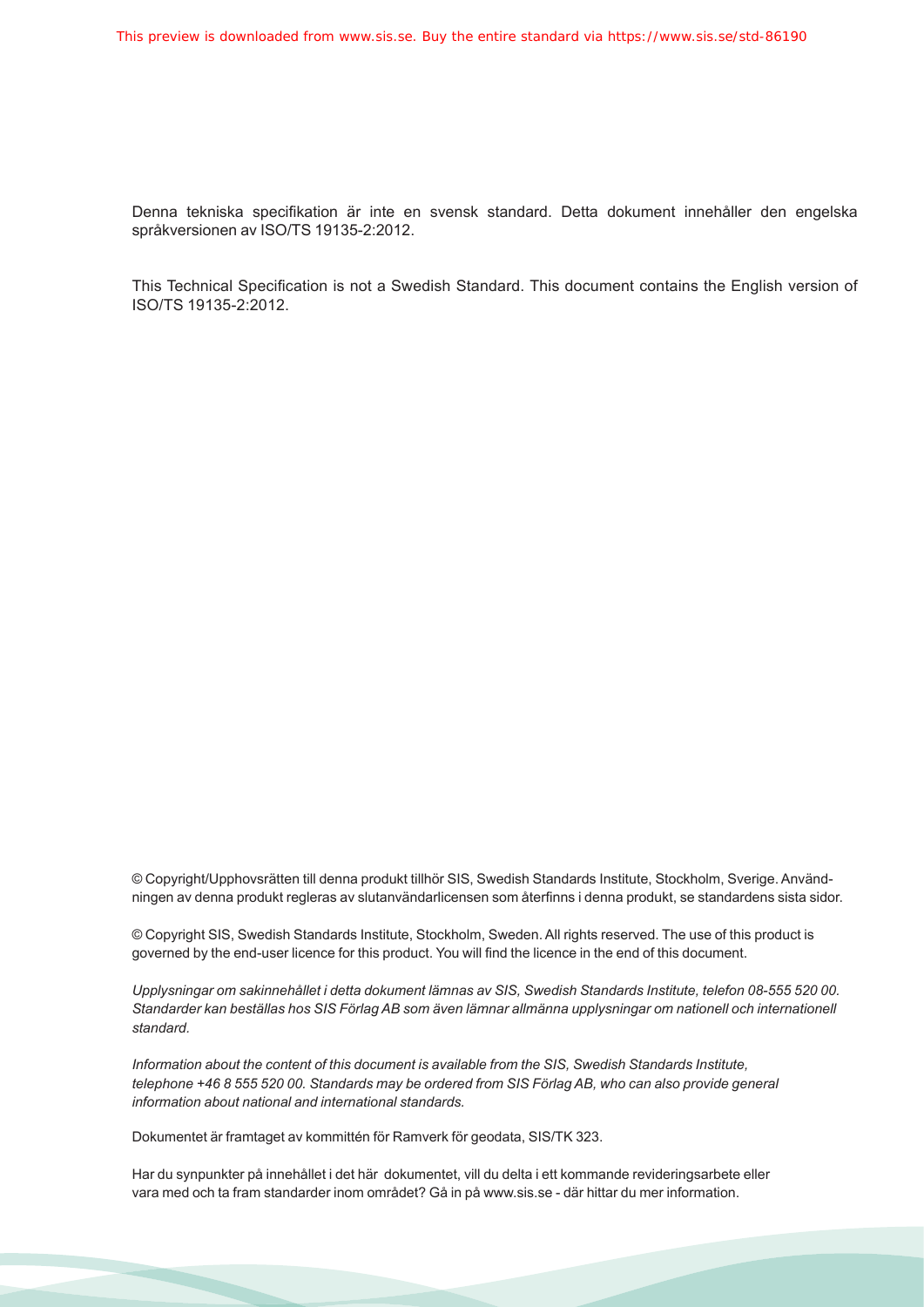This preview is downloaded from www.sis.se. Buy the entire standard via https://www.sis.se/std-86190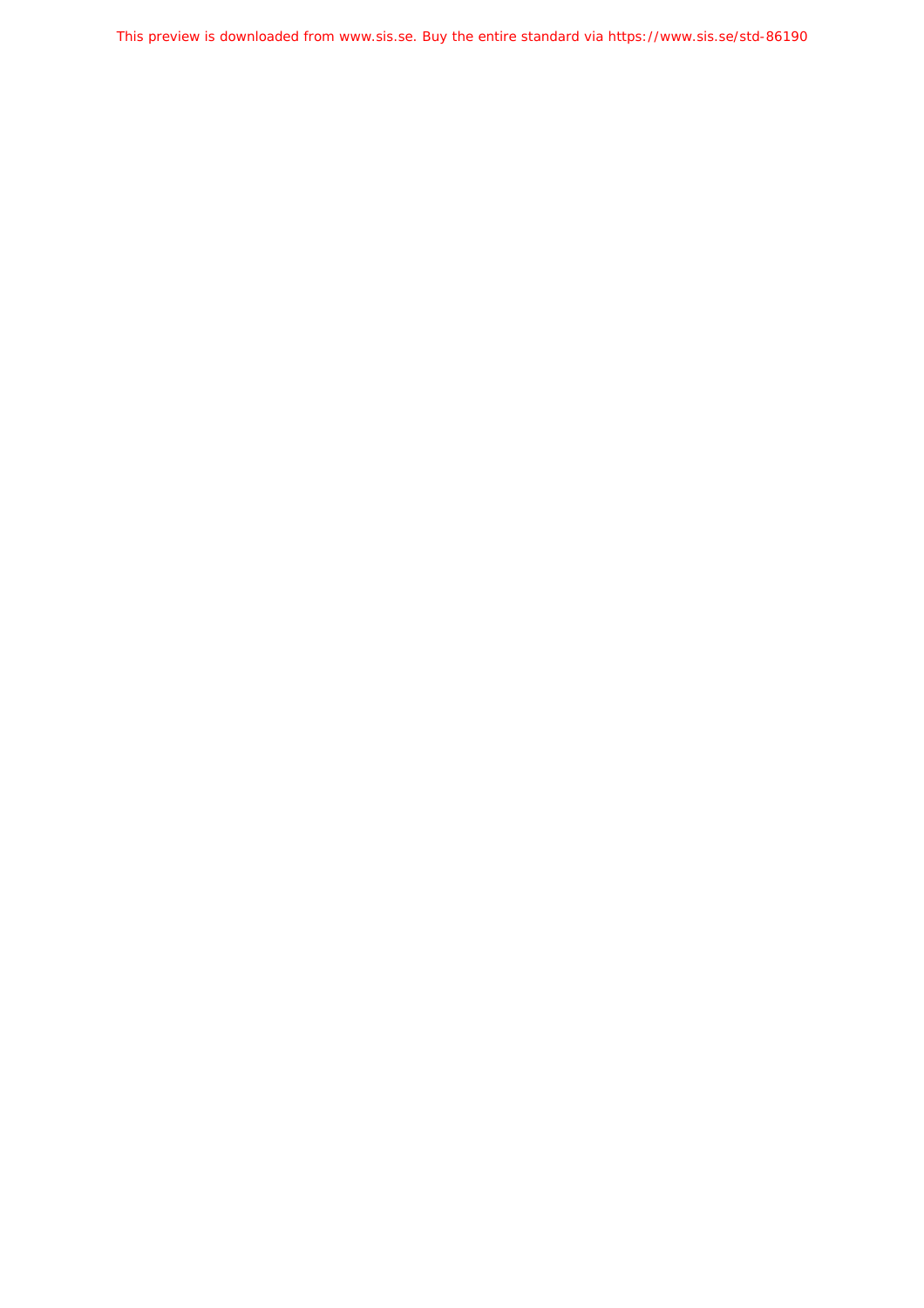## **Contents**

| $\mathbf{1}$   |                                                                    |  |  |
|----------------|--------------------------------------------------------------------|--|--|
| $\overline{2}$ |                                                                    |  |  |
| 3              |                                                                    |  |  |
| 4              |                                                                    |  |  |
| 5              |                                                                    |  |  |
| 6              |                                                                    |  |  |
| $\overline{7}$ |                                                                    |  |  |
| 8              |                                                                    |  |  |
| 8.1            |                                                                    |  |  |
| 8.2<br>8.3     | Organization of the grg namespace 2<br>grg.xsd 3<br>register.xsd 3 |  |  |
|                |                                                                    |  |  |
|                |                                                                    |  |  |
|                |                                                                    |  |  |

Page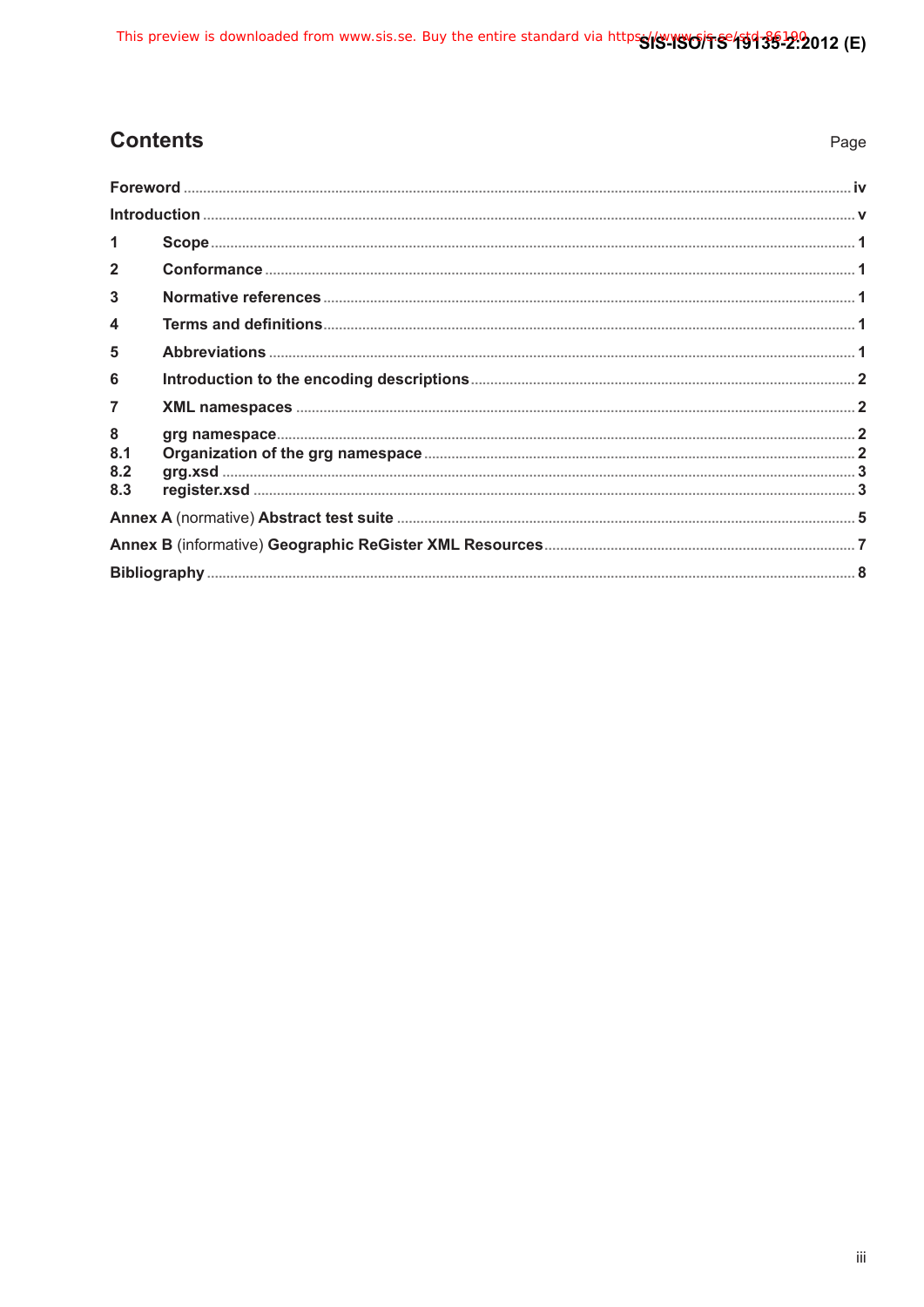## <span id="page-5-0"></span>**Foreword**

ISO (the International Organization for Standardization) is a worldwide federation of national standards bodies (ISO member bodies). The work of preparing International Standards is normally carried out through ISO technical committees. Each member body interested in a subject for which a technical committee has been established has the right to be represented on that committee. International organizations, governmental and non-governmental, in liaison with ISO, also take part in the work. ISO collaborates closely with the International Electrotechnical Commission (IEC) on all matters of electrotechnical standardization.

International Standards are drafted in accordance with the rules given in the ISO/IEC Directives, Part 2.

The main task of technical committees is to prepare International Standards. Draft International Standards adopted by the technical committees are circulated to the member bodies for voting. Publication as an International Standard requires approval by at least 75 % of the member bodies casting a vote.

In other circumstances, particularly when there is an urgent market requirement for such documents, a technical committee may decide to publish other types of document:

- an ISO Publicly Available Specification (ISO/PAS) represents an agreement between technical experts in an ISO working group and is accepted for publication if it is approved by more than 50 % of the members of the parent committee casting a vote;
- an ISO Technical Specification (ISO/TS) represents an agreement between the members of a technical committee and is accepted for publication if it is approved by 2/3 of the members of the committee casting a vote.

An ISO/PAS or ISO/TS is reviewed after three years in order to decide whether it will be confirmed for a further three years, revised to become an International Standard, or withdrawn. If the ISO/PAS or ISO/TS is confirmed, it is reviewed again after a further three years, at which time it must either be transformed into an International Standard or be withdrawn.

Attention is drawn to the possibility that some of the elements of this document may be the subject of patent rights. ISO shall not be held responsible for identifying any or all such patent rights.

ISOTS 19135-2 was prepared by Technical Committee ISO/TC 211, *Geographic information/Geomatics*.

ISO 19135 consists of the following parts, under the general title *Geographic information — Procedures for item registration*:

— *Part 2: XML schema implementation* [Technical Specification]

A part 1 dealing with procedures for item registration is under preparation.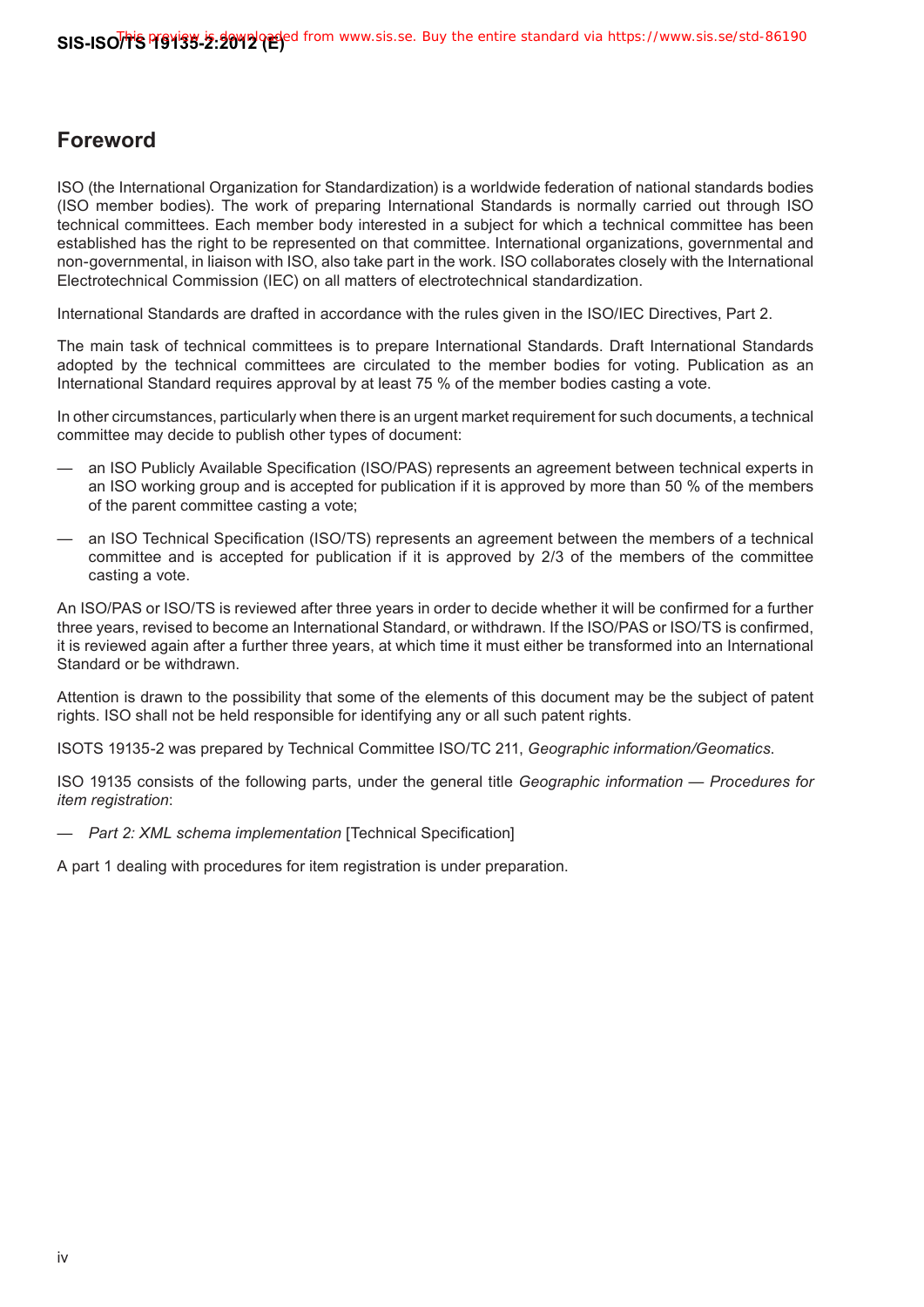## <span id="page-6-0"></span>**Introduction**

The ISO 19135 series standardizes the procedures for the registration of geographic items. Since it does not provide any encoding for the storage and exchange of registers and register items, implementations may vary based on the interpretation of the base standard.

This Technical Specification defines an XML encoding for the storage and exchange of ISO 19135-compliant registers and register items. This encoding conforms to the rules described in ISO/TS 19139.

The encoding defined in this Technical Specification is intended to be extended to specific registers, e.g. ISO 191451) for registers of representations of geographic point location.

<sup>1)</sup> To be published.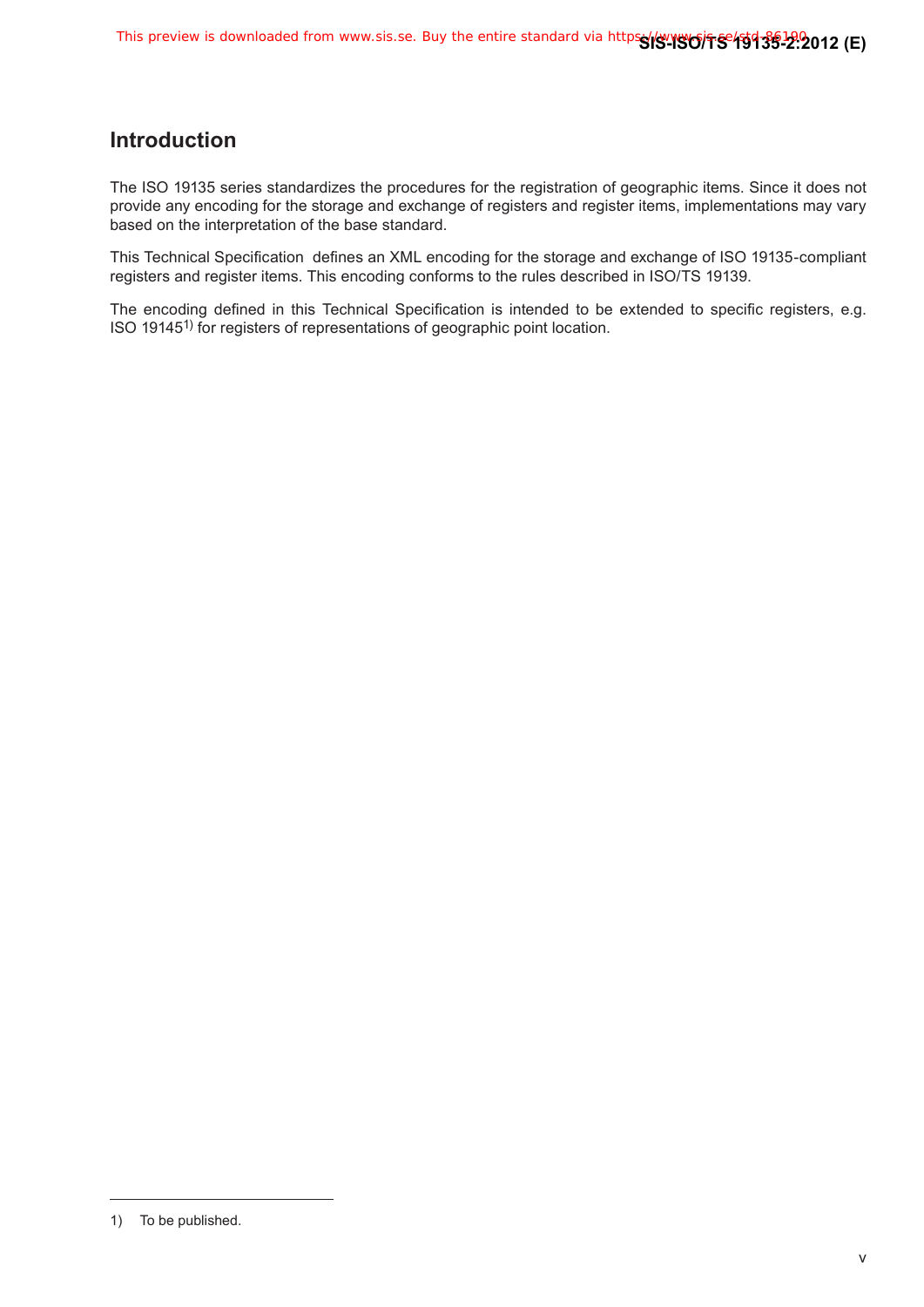SIS-ISO<sup>F</sup>TS PT9Y5S-2:20Y2 (E) from www.sis.se. Buy the entire standard via https://www.sis.se/std-86190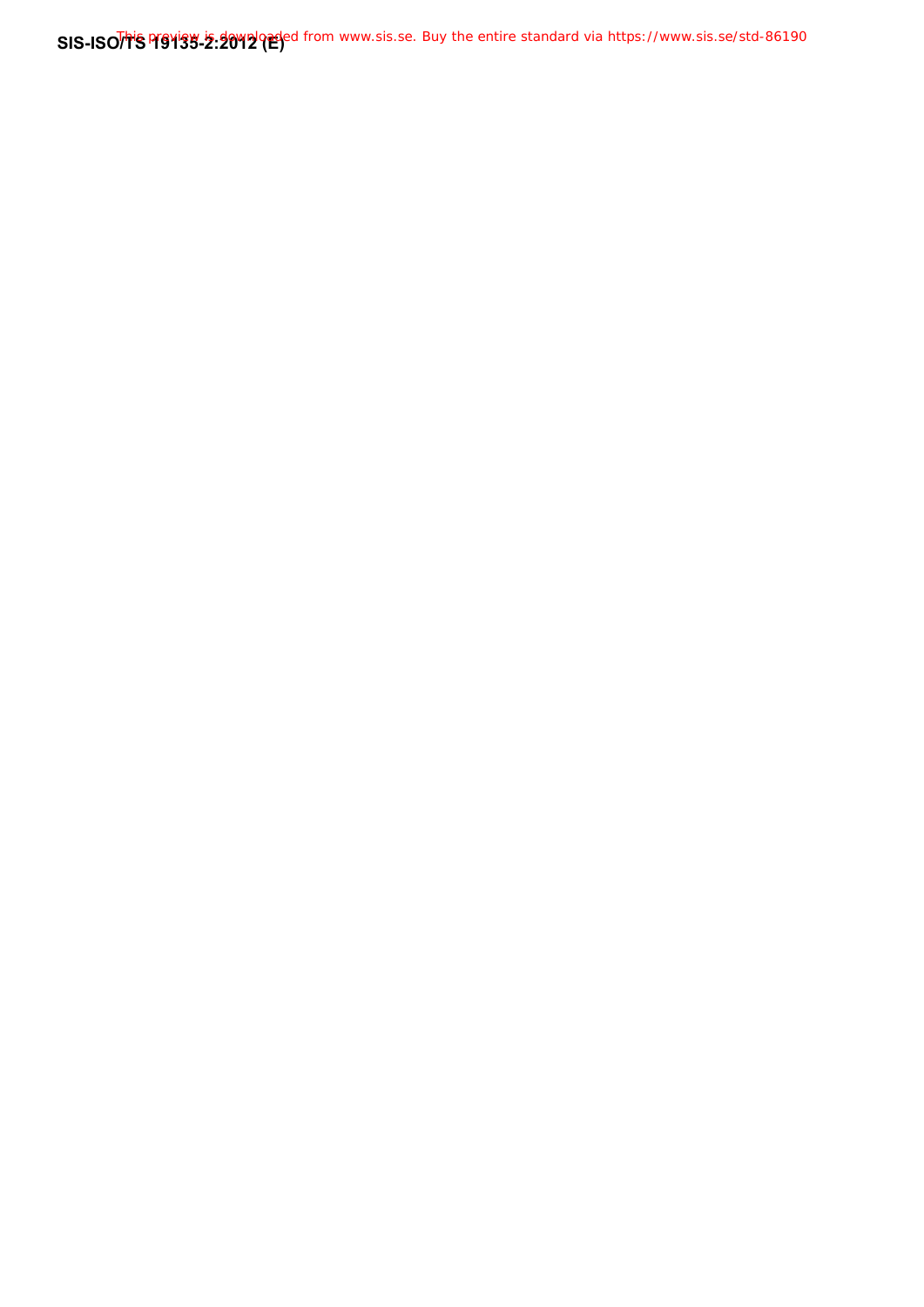# <span id="page-8-0"></span>**Geographic information — Procedures for item registration —**

# Part 2: **XML schema implementation**

## **1 Scope**

This Technical Specification defines Geographic ReGister XML (grg) encoding, an XML schema implementation derived from ISO 19135.

## **2 Conformance**

Conformance with this Technical Specification shall be checked using all the relevant tests specified in Annex A and all the relevant tests specified in Annex A of ISO/TS 19139:2007. The framework, concepts, and methodology for testing, and the criteria to be achieved to claim conformance, are specified in ISO 19105.

## **3 Normative references**

The following referenced documents are indispensable for the application of this Technical Specification. For dated references, only the edition cited applies. For undated references, the latest edition of the referenced document (including any amendments) applies.

ISO 19135:2005, *Geographic information — Procedures for item registration*

ISO/TS 19139:2007, *Geographic information — Metadata — XML schema implementation*

## **4 Terms and definitions**

For the purposes of this document, the following terms and definitions apply.

### **4.1**

### **namespace**

collection of names, identified by a URI reference, which are used in XML documents as element names and attribute names

NOTE See Reference [5] in the Bibliography.

### **4.2**

#### **package**

general purpose mechanism for organizing elements into groups

[ISO/TS 19103:2005, 4.2.22]

## **5 Abbreviations**

- UML Unified Modelling Language
- URI Unique Resource Identifier
- XCT XML Class Type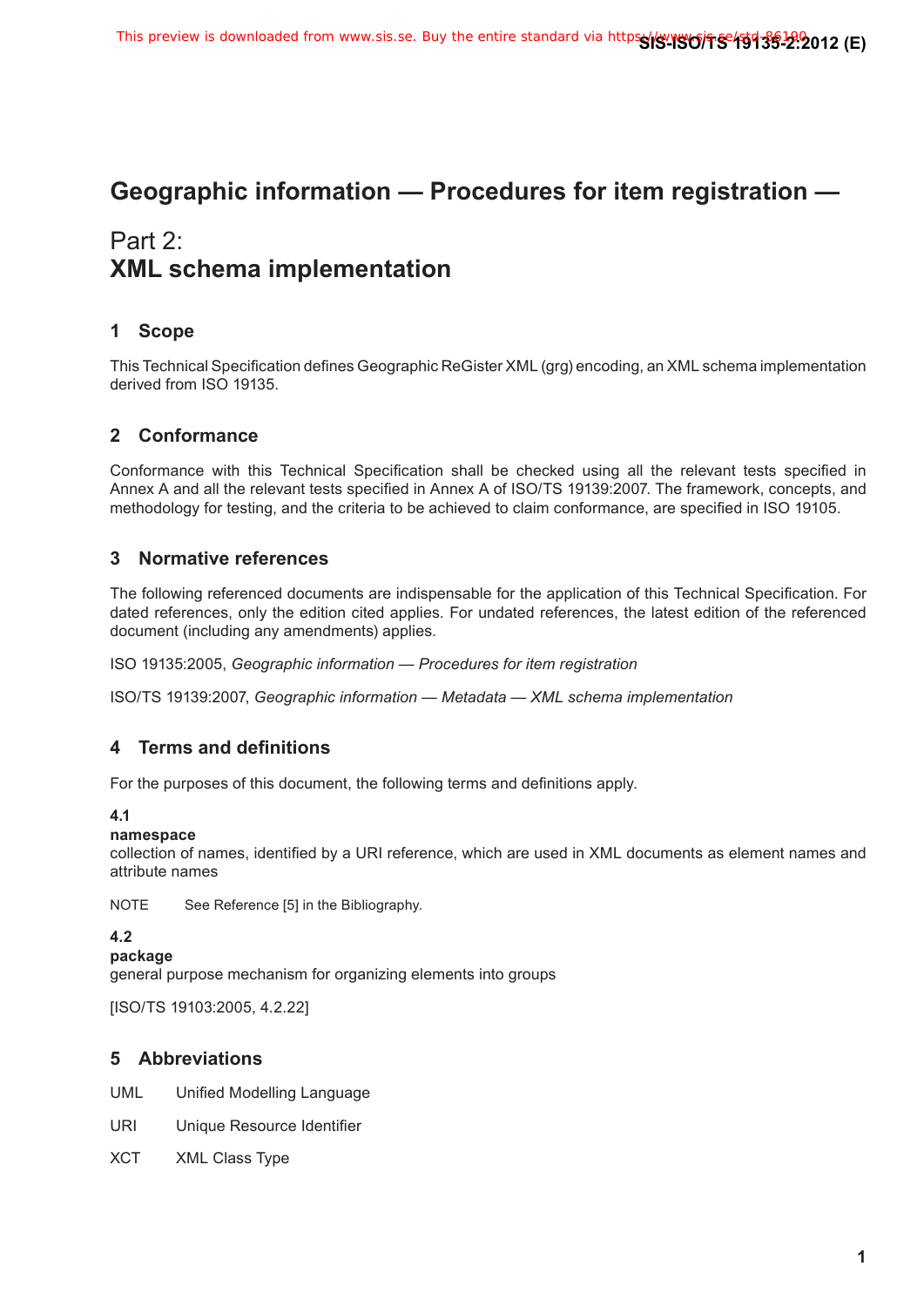- <span id="page-9-0"></span>XML eXtensible Markup Language
- XSD XML Schema Definition

## **6 Introduction to the encoding descriptions**

This Technical Specification defines Geographic ReGister (grg) XML encoding, an XML schema implementation of the register schema defined in Clause 8 of ISO 19135:2005. This XML schema implementation of ISO 19135 follows the encoding rules stated in ISO/TS 19139:2007, Clause 8. The exceptions and the implementations based on external types are detailed in this clause. This clause uses the UML notation commonly used in ISO geographic information standards and the specific notations defined in ISO/TS 19139:2007, 5.4.

In the list below, the item on the left describes the common namespace prefix used to describe the elements in the namespace. The second item is a description in English of the namespace prefix, and the item in parentheses is the URI of the actual namespace.

| grg | Geographic ReGister                            | (http://www.isotc211.org/2005/grg) |
|-----|------------------------------------------------|------------------------------------|
| qco | Geographic COmmon extensible markup language   | (http://www.isotc211.org/2005/qco) |
| qmd | Geographic MetaData extensible markup language | (http://www.isotc211.org/2005/gmd) |

## **7 XML namespaces**

Figure 1 below shows the namespace used to implement ISO 19135 along with its dependencies on the namespaces defined in ISO/TS 19139 used to implement ISO 19115 and the related standards.



**Figure 1 — XML namespaces**

## **8 grg namespace**

### **8.1 Organization of the grg namespace**

This namespace contains the implementation of the register schema of ISO 19135. The root of this namespace is grg.xsd. Figure 2 shows the organization of the grg namespace.